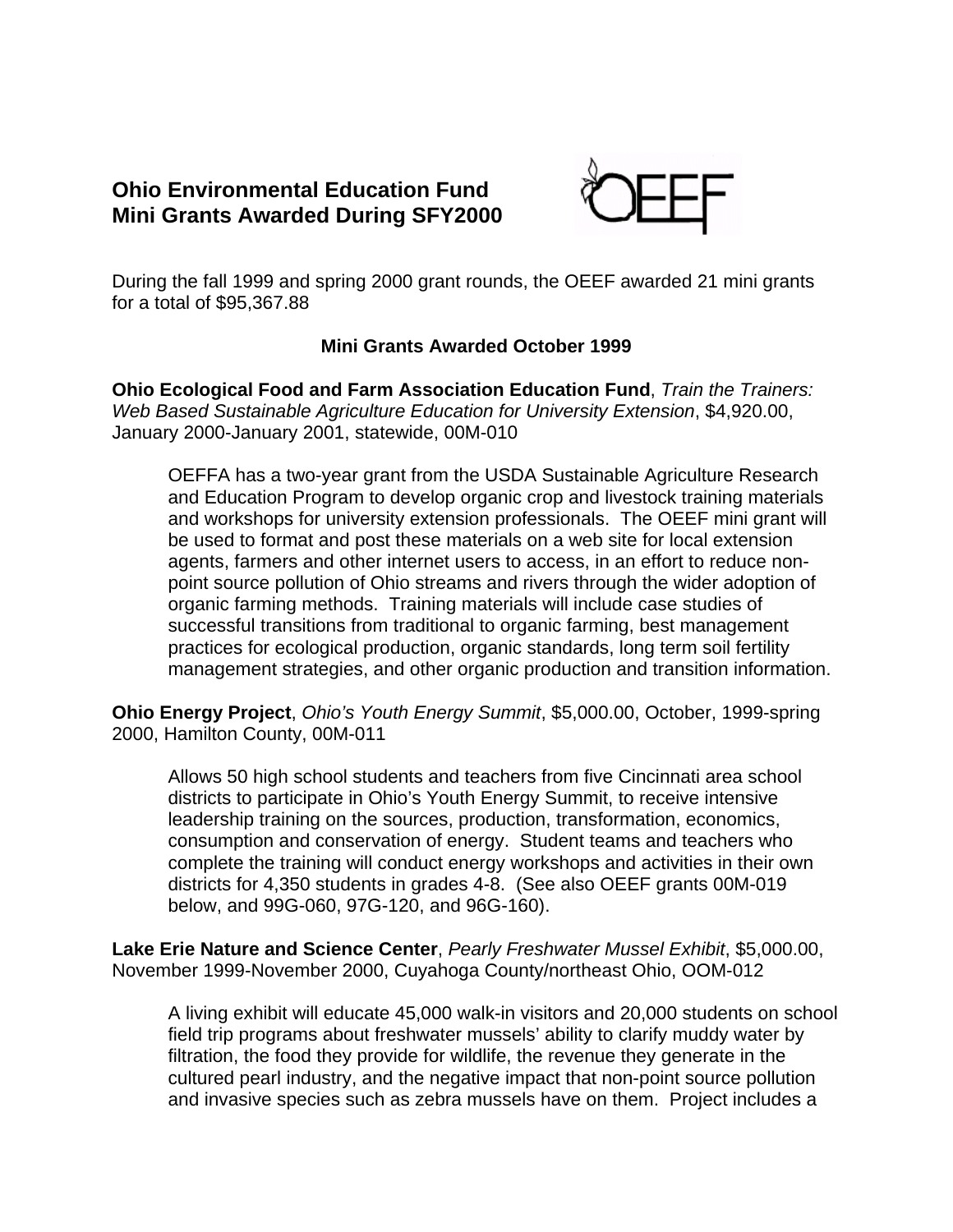> "Lake Erie Invaders" public program, and a freshwater mussel symposium for 100 naturalists, freshwater mussel researchers, and local resource specialists about the natural history and status of this family of mussels, and how to build similar living exhibits.

**Clark Center Alternative School**, *Living Rivers Curriculum*, \$5,000.00, August 1999- June 2000, Washington County, 00M-013

Provides indoor and outdoor environmental education for at-risk high school, elementary school and pre-school students in four school districts around Belpre and Marietta. Teaches the role of watersheds and wetlands in providing wildlife and human habitat, and how to investigate them for environmental stressors, using inquiry-based activities from Project WILD, Project WET, WOW! The Wonders of Wetlands, and other well-established curricula. Students will test soils and waters with the Washington Soil and Water Conservation District, participate in stream cleaning and monitoring with AMOCO, survey mussel populations and plant trees with the Ohio River Islands National Wildlife and Refuge, visit the Woodsfield Wetlands and Wilds with Washington State Community College, study the history of locks and dams along the Muskingum River from canoes, and help construct an oral history collection interviewing "old timers" in the Ohio Valley.

**Small Communities Environmental Infrastructure Group**, *Operator Training Committee of Ohio Resource Center*, \$3,000, November 1999-September 2000, statewide, 00M-014

Develops and publicizes a lending library sharing information on alternative and underutilized technologies for addressing the drinking water, wastewater, and other environmental infrastructure needs of rural communities. Library will be operated by a collaboration among the SCEIG, the Operator Training Committee of Ohio, Ohio EPA, The Ohio State University, USDA Rural Development, and consulting engineers.

**Help End Lead Poisoning**, *"Lead Smart" Workshops for Renovators and Consumers*, \$4,982.06, October 1999-September 2000, Franklin, Lucas and Muskingum Counties, 00M-015

Provides workshops on recent changes to lead hazard disclosure requirements for remodelers and renovators working on older homes, and the consumers who contract their services, in Columbus, Toledo and Zanesville. Workshops will provide information on problems caused by disturbing lead-based paint, safe removal and disposal practices, and mechanisms to comply with disclosure requirements governing renovators and remodelers as well as consumers buying, selling and renting homes. Collaborators include the National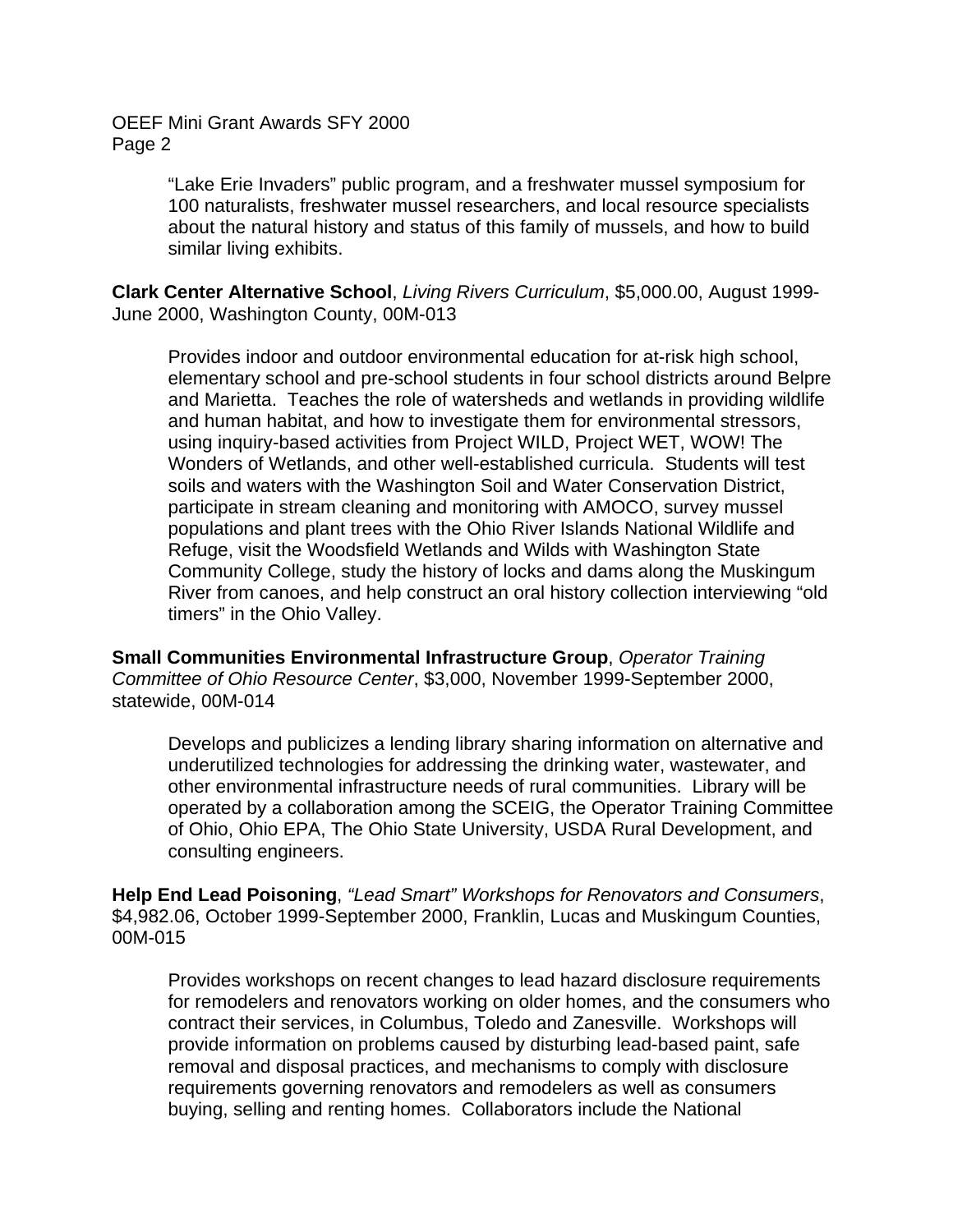> Association of the Remodeling Industry and Lead Safe Columbus (Columbus Trade and Development, and City of Columbus Health Department).

**Greenacres Foundation**, *Data Sharing Via the Internet*, \$4,998.00, October 1999- August 2000, Hamilton County, 00M-017

Builds on an existing network of middle and high schools sampling water quality in the Little Miami River. Project will provide software allowing participating students and teachers to input, share and compare data collected at different locations and points in time, via an internet web site located at Little Miami, Inc. The information will also be available to local communities and watershed groups, water management agencies, and the general public via the web site. **Hamilton to New Baltimore Groundwater Consortium**, *Groundwater Education Project*, \$5,000.00, October 1999-July 2000, Butler and Hamilton Counties, 00M-018

Provides 12 three-dimensional groundwater sand tank models and accompanying age appropriate groundwater protection curricula to elementary, middle and high schools in the Hamilton to New Baltimore area.

**Northwest Local School District**, *Creating Energy Efficient Citizens*, \$5,000.00, October 1999-July 2000, Hamilton County, 00M-019

Incorporates the Ohio Energy Project's energy cycle, a bicycle-powered generator and related hands-on learning episodes about energy generation, transformation, consumption and conservation, into the K-8 science curriculum for three middle schools and nine elementary schools. Project provides equipment, curriculum materials, and in-service training for teachers, in order to teach 10,433 students the importance of energy efficiency. (See also OEEF grants 00M-011 above, 99G-060, 97G-120, and 96G-160)

**Chagrin River Watershed Partners, Inc.**, *CRWP Educational Program*, \$960.00, October 1999-December 1999, Cuyahoga, Geauga and Lake Counties, 00M-021

Provides audiovisual equipment for watershed management presentations to be made to local government planning commissions, city councils, zoning commissions, landscape architects and planners, and citizen groups, to increase their awareness and understanding of the problems, causes, and solutions to increased flooding, erosion, and water quality problems. During the first year, equipment will be used for 8 public forums, 1 seminar for planning professionals, 6 presentations to local government councils, 2 workshops for local zoning officials, and 2 Board of Trustee meetings.

**Rural Action, Inc.**, *Conservation Issues on Private Lands: A Southeast Ohio Forest*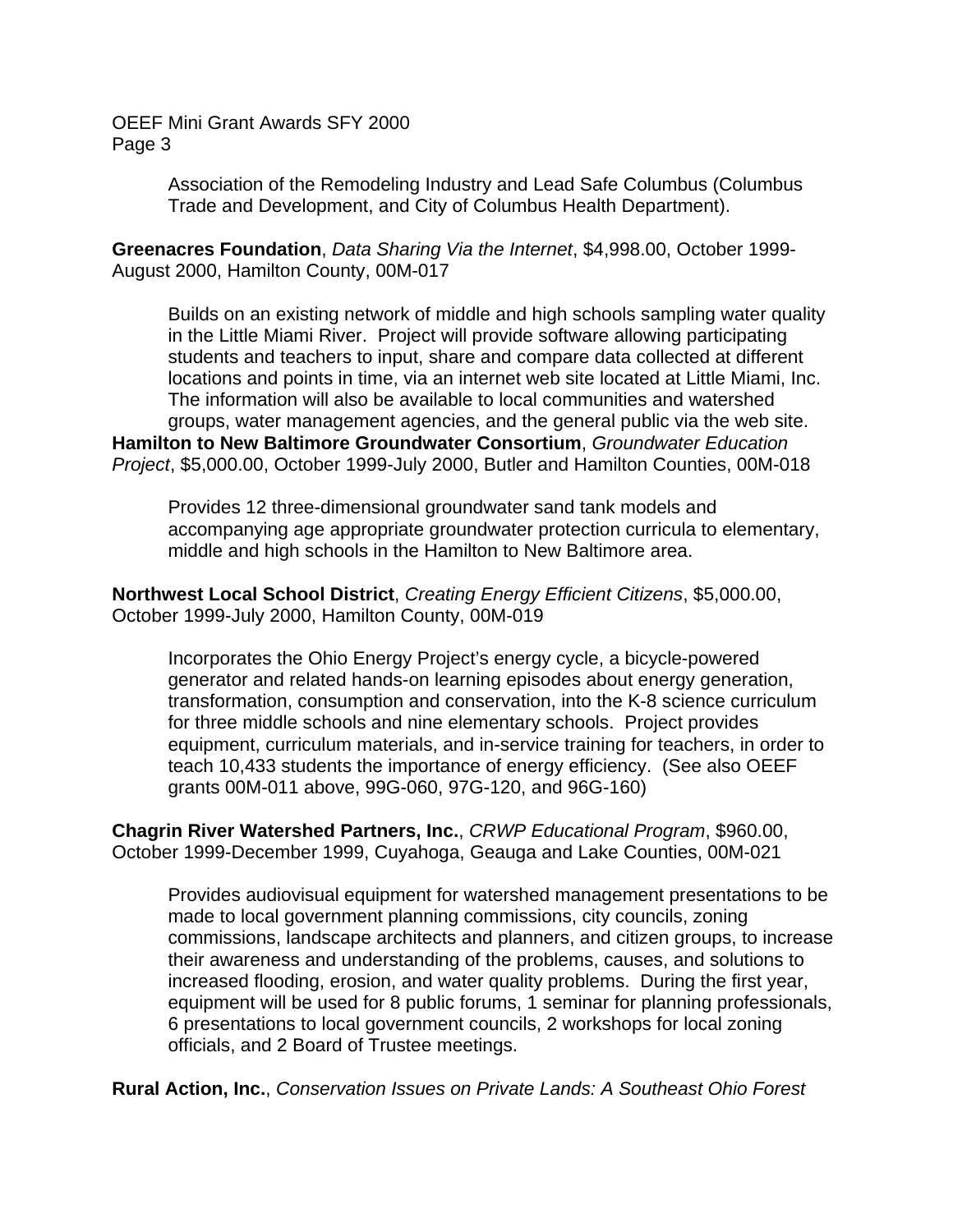*Congress*, \$4995.82, October 1999-April 2000, southeastern Ohio, 00M-022

Funds a one-day congress bringing together a wide array of stakeholders with an interest in management of privately-owned forest lands, to discuss issues of biodiversity, habitat management, forest conservation, and related issues. Involved stakeholders include private landowners, wood products firms, special forest products producers, hunters, anglers, environmentalists, natural resource agencies, and university faculty. The congress is to produce prioritized issues for conservation and educational efforts, voluntary agreements of collaboration, and a report for print and Internet distribution.

## **Mini Grants Awarded March 2000**

**Association of Ohio Recyclers**, *Construction and Demolition Debris (C&DD) Recycling Workshop, Guidebook and Directory*, \$4,975.00, March 2000-March 2001, statewide, Audience: Regulated Community, #00M-026

Educational training program for builders, architects, contractors, renovators, owners and engineers involved in construction and demolition operations, as well as local health departments who regulate c&dd, and local solid waste management districts. Promotes recycling and use of recycled content materials through a statewide workshop, development of a c&dd recycling guidebook, and directory of Ohio businesses who accept and recycle c&dd waste. Collaborators include Hamilton County Environmental Services, Solid Waste Authority of Central Ohio, and Ohio EPA Division of Solid and Infectious Waste Management and Office of Pollution Prevention.

**Amanda-Clearcreek Local Schools - Amanda Elementary and Clearcreek Elementary**, *Stream Monitoring*, \$4,500.00, September 2000-May 2001, Fairfield County, Audience K-12, #00M-027

Provides substitute teacher stipends and materials for twice-yearly stream monitoring by  $2^{nd}$  and  $4^{th}$  grade students from two schools. Students study macro-invertebrate diversity in aquatic communities, insect and animal habitat, local watershed geology, and pollution causes and effects.

**St. Vincent Ferrer School**, *The Butterfly Brigade*, \$3,885.00, August 2000-June 2001, Hamilton County, Audience: K-12, #00M-028

Funds the planning, design, equipment and maintenance of a land lab butterfly garden by 120 students in grades 4-8, with oversight by two certified teachers and four parent volunteers. Accompanying lessons focus on plant and insect species and growth, soil conservation, climate, and factors affecting plant, insect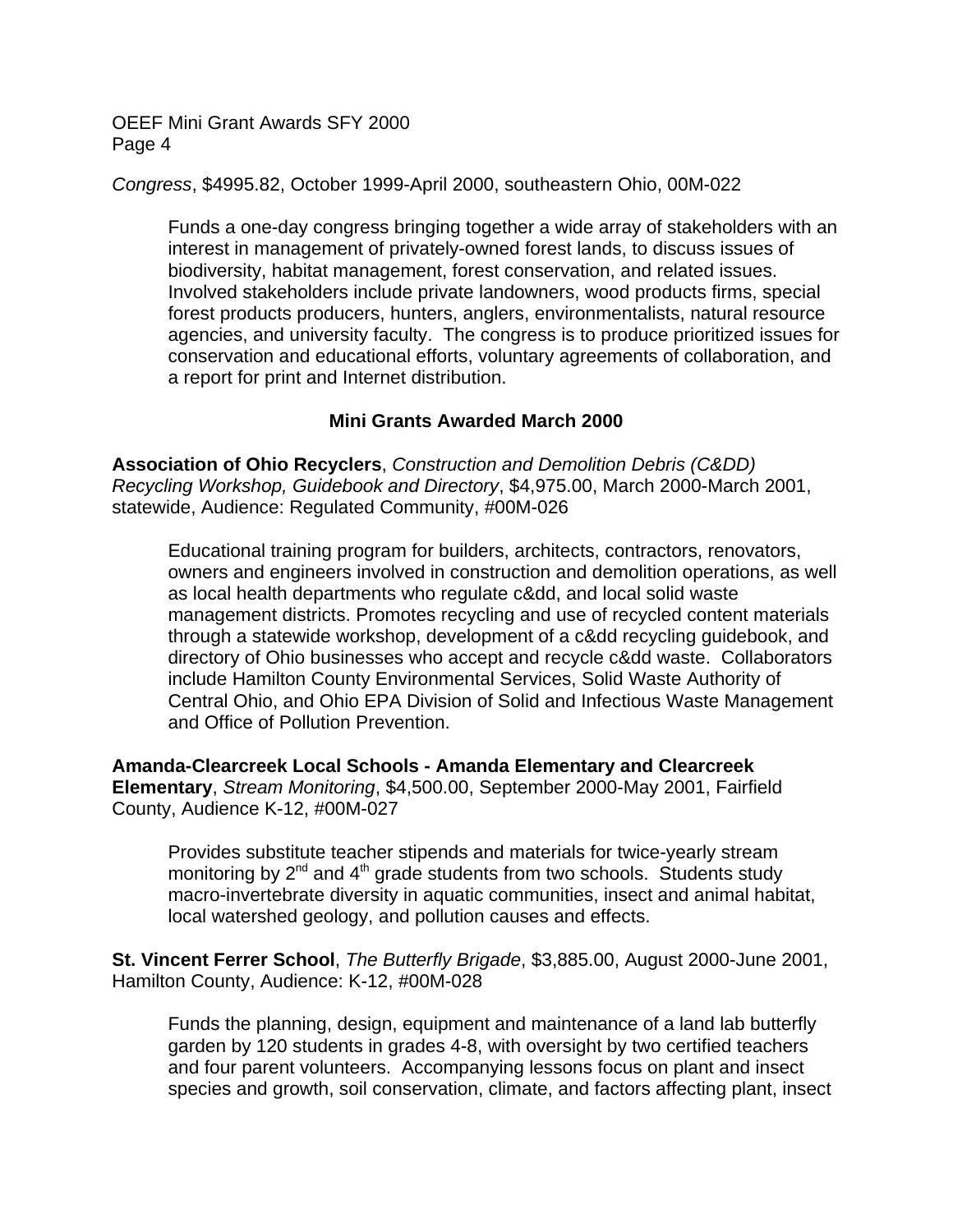> and animal habitat. Students will also participate in the Krohn Conservatory Butterfly Show, providing butterflies from the land lab for the Krohn sanctuary.

**Jonathan Alder Local Schools**, *Darby Creek Watershed Heritage Project*, \$5,000.00, May 2000-April 2001, Madison and Union Counties, Audience: K-12, #00M-030

Provides curriculum and equipment for 420 middle school students and parent volunteers to study the Big Darby watershed by testing water quality, analyzing results with assistance from the Ohio Scenic Rivers Program, and sharing information with the local community through a multimedia presentation. Students will also study sociology and land use of the watershed, focusing on the current controversy about the proposed Little Darby Wildlife Refuge, and opposing options proposed to protect the resource. Collaborators on the project include the Madison County Soil and Water Conservation District, Columbus and Franklin County Metropolitan Park District, and Ohio EPA Division of Surface Water.

**Hamilton County Soil and Water Conservation District**, *Getting Your Water Monitoring Program Started After the Workshop is Over*, \$5,000.00, April 2000-March 2001, Hamilton County, Audience: K-12, #00M-033

Initiates a water quality monitoring program for five low income urban middle schools or high schools, by providing a four-day teacher training workshop during the summer, monitoring equipment and supplies, ongoing technical assistance, and transportation to enable students to monitor a stream near the school monthly from October through May. Results will be included on the Greenacres Water Quality Project and Little Miami, Inc. Web sites. The Greenacres Foundation is collaborating on the project.

**Columbus Public Schools - Linden-McKinley High School**, *GLOBE Program*, \$4,945.00, August 2000-June 2001, Franklin County, Audience: K-12, #00M-034

Provides field sampling and classroom analysis equipment to incorporate the *GLOBE (Global Learning and Observations to Benefit the Environment) Program* into the  $9<sup>th</sup>$  and 10<sup>th</sup> grade science curriculum of an urban high school. Students collect data on local atmospheric and environmental conditions according to scientific protocols. Results are then posted to an international Web database developed by NOAA, for comparison with satellite data and data from other schools in a number of countries. (OEEF has previously funded the GLOBE Program at a number of schools in southwest Ohio and Lorain and Stark Counties, 99G-064, 99G-108 and 00G-028.)

**Ohio Oil and Gas Energy Education Program**, *How to Design Classroom Research*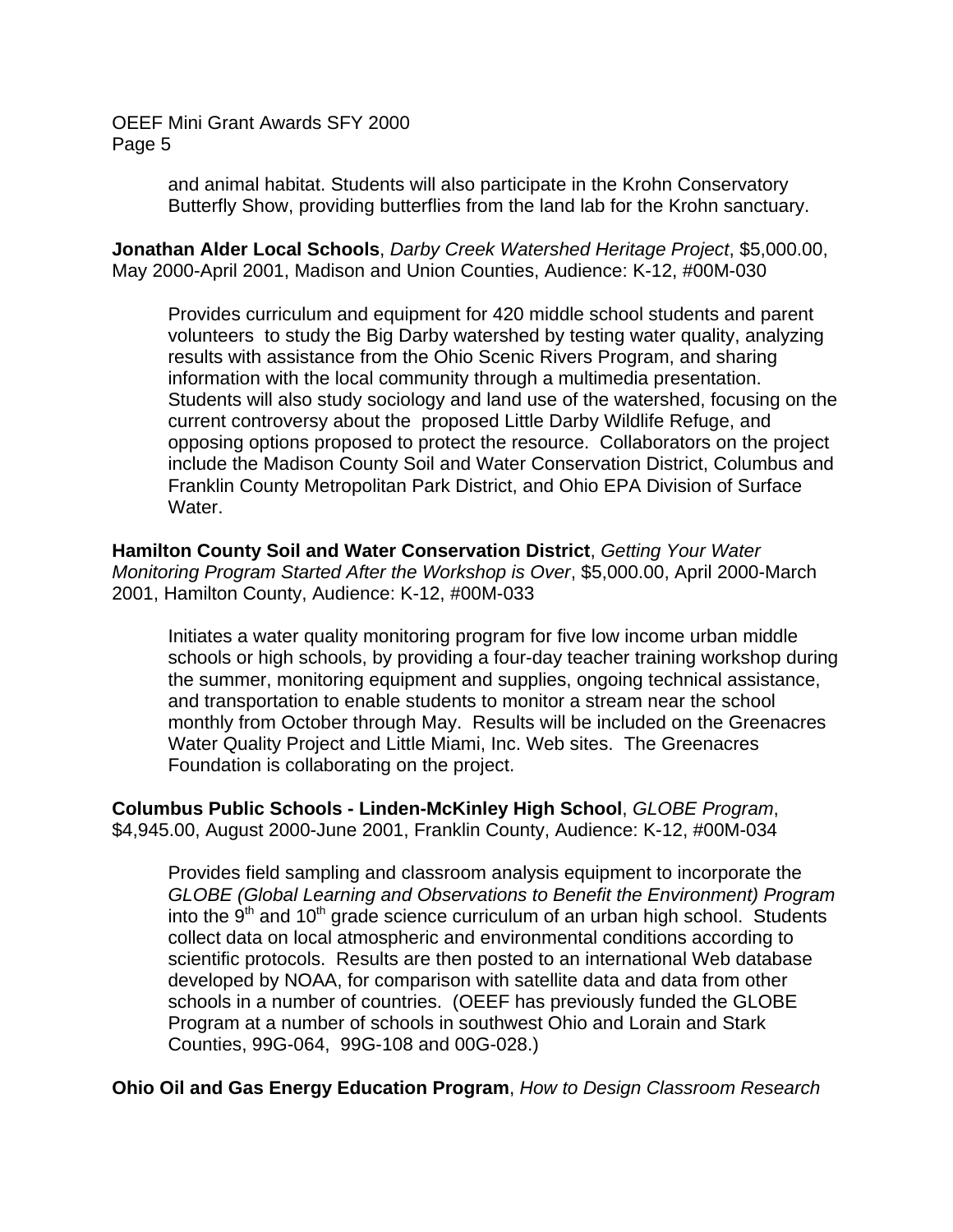*Teams: A Model to Demonstrate Classroom Collaboration Using an Environmental Issue*, \$4,889.00, statewide, Audience: K-12, #00M-035

Provides a model, training and supplies for 30 middle school science teachers to set up classroom experiments and student research teams as called for in state science competency guidelines, focusing on an oil spill cleanup and related energy and environmental issues. Results of classroom teams will be shared through the OOGEEP Web site. Model will be evaluated and refined based on follow up with at least 6 of the teachers who use it. Science Education Council of Ohio is a Collaborator.

**Ohio Forestry Association**, *Ohio Certified Logger Awareness and Education Program*, \$4,770.00, April 2000-December 2000, statewide, Audience: Regulated Community and General Public, #00M-036

Minimizes adverse environmental impacts of logging by providing education about best management practices, and promoting awareness of the voluntary Certified Logger Program among professional loggers and landowners interested in harvesting timber on their property. Includes informational brochure, articles and advertisements in various publications and Web sites, display at public events, and survey of landowners. Collaborators include ODNR Divisions of Forestry and Soil and Water Conservation, Ohio Farm Bureau, Hocking College, and Ohio Woodlands Council.

**Franklin County Board of Health**, *Turning Scrap Tires Into Community Resources*, \$5,000.00, April 2000-December 2000, Franklin County, Audience: General Public, #00M-037

Funds the marketing and education component of a comprehensive scrap tire education, disposal and recycling program. Provides information about local disposal options and the public health and environmental hazards of illegally dumped tires. This information will be linked to the county's Nail-A-Dumper Hotline, a countywide tire collection event, and a rubberized asphalt bike path demonstration project. Collaborators include the Columbus Refuse Collection Division, Columbus and Franklin County Metro Parks, Franklin County Prosecutor's and Sheriff's Offices, Keep Franklin County Beautiful, The Nature Conservancy, and the Solid Waste Authority of Central Ohio.

**Olentangy Schools: Wyandot Run Elementary and Scioto Ridge Elementary**, *The*